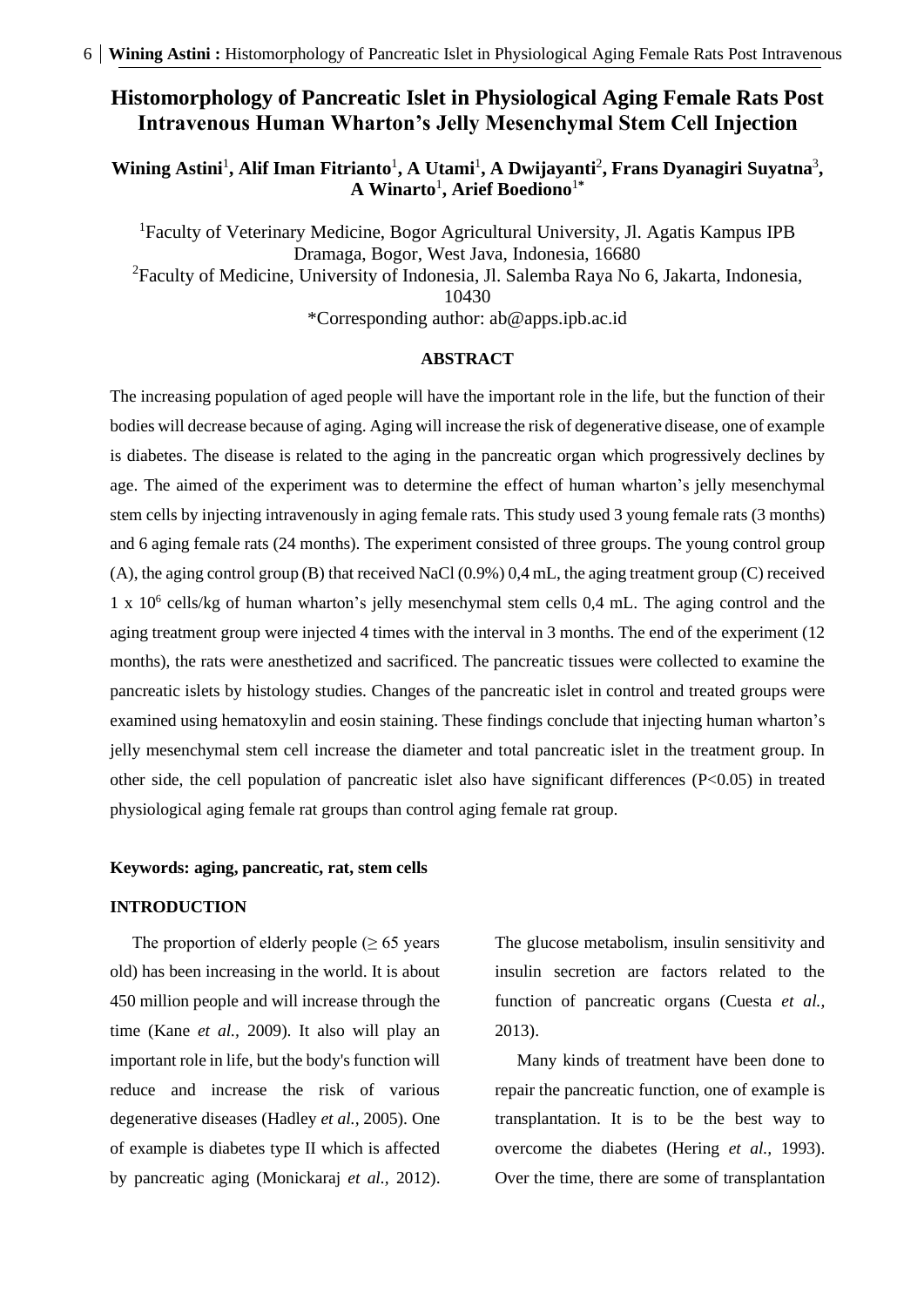type such as transplantation of organ and transplantation of cell. But, transplantation of organ have a big risk to the patient related with infection, bleeding until immune rejection post operation. Meanwhile, transplantation of cell is better than transplantation of organ. It can repair the right damaged cell or organ and minimizes the implantation of unnecessary tissue or organs (Halim *et al.,* 2010).

Stem cell is the gold standard therapy to increase the pancreatic function in type 1 diabetes (Guo and Hebrok, 2009) and type 2 diabetes (Guan *et al*., 2015). Transplantation of

### **METHODS**

#### *Experiment Animal*

This study used 3 young female rats (3 months) and 6 aging female rats (24 months) of Sprague-Dawley (SD) which purchased from Veterinary Medicine Laboratory Animal Bogor Agricultural University (UPHL). This study had approved by Animal Care and Use Committee (ACUC) Veterinary Hospital of Bogor Agricultural University, Indonesia (license: 21- 2016 ACUC RSHP FKH-IPB). Rats were given feed and standard drinking water *ad libitum*. The condition of study was in 12h light and in 12h dark.

# *Isolation and Experimental Design of Human Wharton's Jelly Mesenchymal Stem Cell*

For the isolation and identification of human wharton's jelly mesenchymal stem cell (hWJ-MSCs), we used the same procedures as previously described (Widowati *et al.,* 2014). The time of this study was 12 months. All rats were sacrificed in the end of this study. They were divided into 3 groups:

mesenchymal stem cell can improve the pancreatic function in type 2 diabetes patient (Guan *et al.,* 2015). However, in other study says that transplantation of wharton's jelly mesenchymal stem cell (hWJ-MSCs) intravenously can repair the β cell function and decrease the damaged pancreatic islet (El-Hossary *et al.,* 2016). The purpose of this study was to know histomorphology of pancreatic islet in physiological aging female rat post intravenous xenotransplantation human wharton's jelly mesenchymal stem cell.

- **Group A :** Young female rats (3 months, n : 3) with no treatment.
- **Group B :** Aging female rats (24 months, n : 3) received NaCl (0.9%) 0,4 mL was injected 4 times with the interval in 3 months (control) through the tail vein injection.
- **Group C :** Aging female rats (24 months, n : 3) received  $1 \times 10^6$  cells/kg of human wharton's ielly mesenchymal stem cells was injected 4 times with the interval in 3 months (treatment) through the tail vein injection.

## *Histology*

The preparation of the sample and the histology method was done according to Haematoxylin-Eosin (HE) staining protocols (Kiernan, 1990). Microscopic studies of the islet pancreatic was observed from each treatment of histology slide using Olympus CX31 light microscope (Olympus, Tokyo, Japan. The number of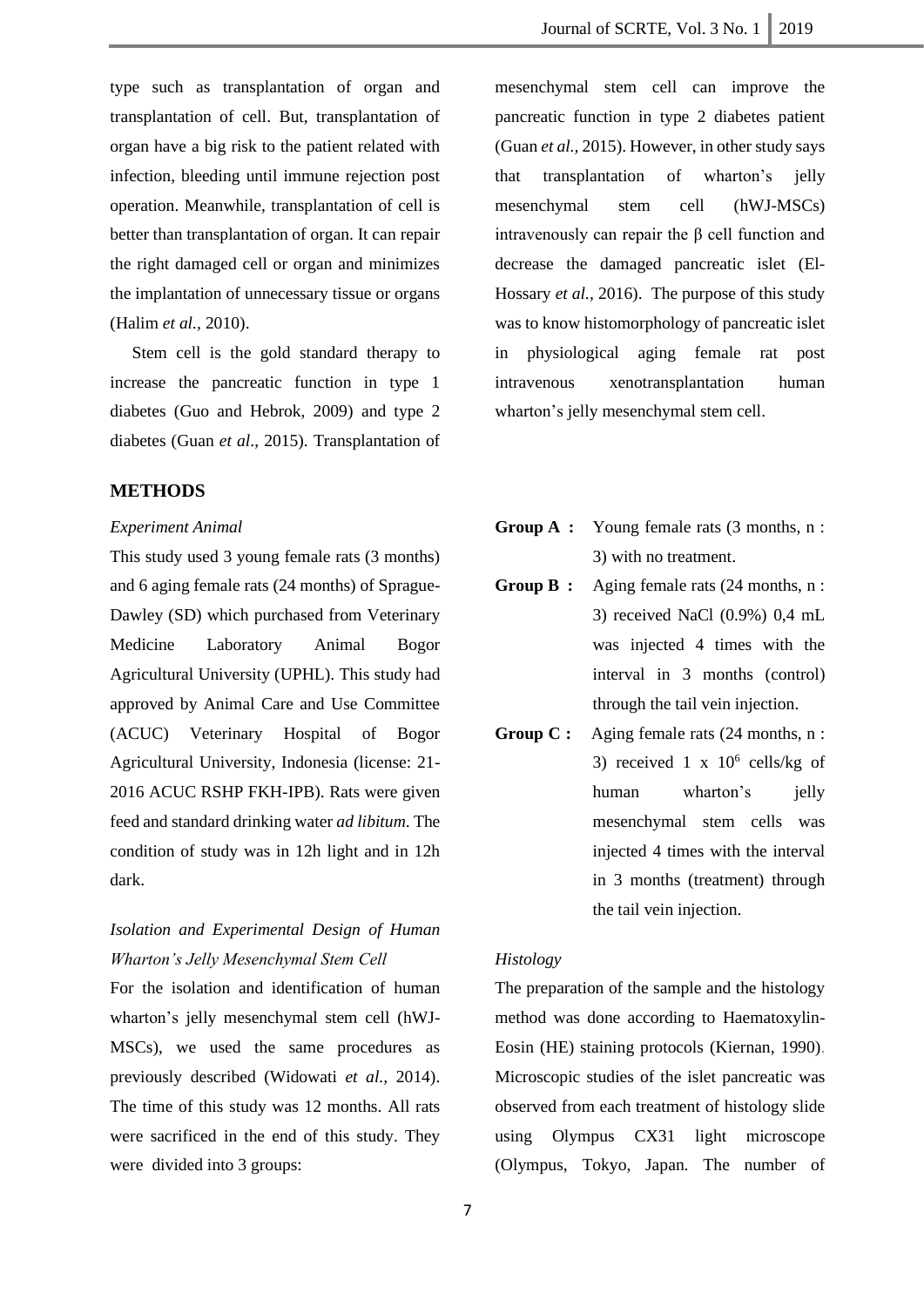pancreatic islet and the population cell of pancreatic islet were counted. Pancreatic islet diameter was also measured with micrometer representation and was compared with control for statistical analysis.

### **RESULT**

The average of islet diameter in young control rats was  $137,43 \pm 37,43$  µm. It was different with the aging control rats which had the greater diameter than young rats. It was  $189,68 \pm 22,32$ µm (**Figure 1**). But, the average of number of islet was lower to  $9.66 \pm 0.57$  in aging control rat model than the young rats  $13,66 \pm 1,15$  (**Figure 2**) and the population cell of pancreatic islet in control aging rat was significantly reduced to  $54,20 \pm 7,79$  than the young control group 139.13  $\pm$  31.15 (P<0.05) (**Figure 3).** The data showed that there were morphological changes and decreasing population cell significanly (P<0.05) related with age in aging female rat. After injecting hWJ-MSCs dose  $1 \times 10^6$  cells/kg, the diameter of treatment aging groups increased to  $262.15 \pm 80,00 \,\mu$ m, the number of pancreatic islet increased to 13, 66  $\pm$  1,52 and the population cell of pancreatic islet increased significanly to  $190 \pm 65.39$ . These result indicate that hWJ-MSCs intravenous transplantation to physiological aging female rat could repair morphological changes and increase population cell significanly (P<0.05).

#### *Statistical Analysis*

The data was examined using SPSS statistical package (SPSS version 23). Data were analyzed by completely randomized design for diameter and number of pancreatic islet also the population cell of pancreatic islet at P<0.05 (95%). The observation of histological analysis were determined descriptively.







**Figure 2**. Number of islet average graph, group control and group hWJ-MSCs  $(1 \times 10^6 \text{ cells/kg})$ .



**Figure 3**. Number of population cell in pancreatic islet, group control and group hWJ-MSCs  $(1 \times 10^6$ cells/kg) Note: $*(P<0.05)$ .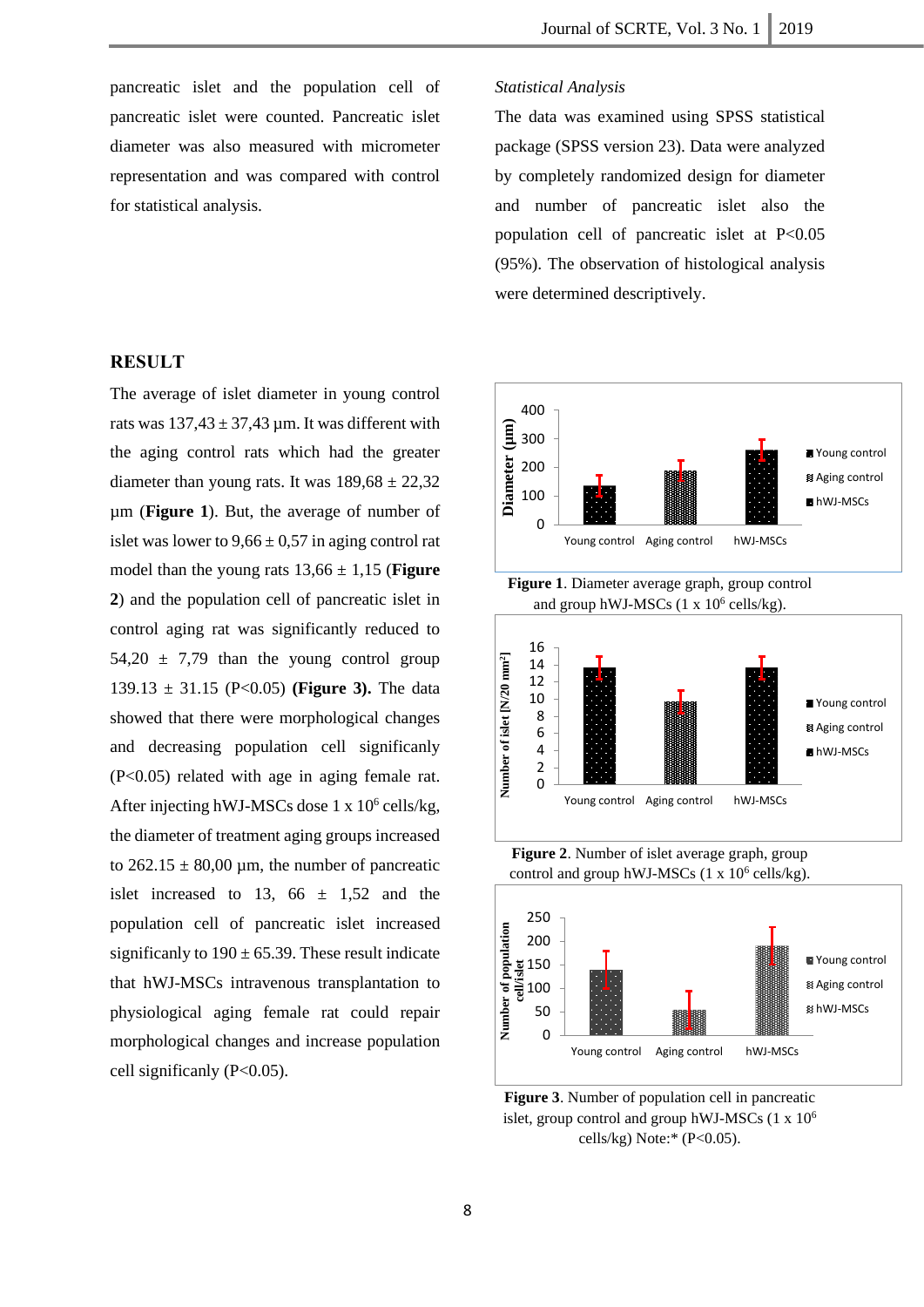

**Figure 4.** (A) Histology of pancreatic in young control group, (B) Histology of pancreatic in aging control group (C) Histology of pancreatic in the treatment group, by using hematoxylin and eosin staining. Magnification: 40x; Scale bar:  $50 \pi m$ .

### **DISCUSSION**

The histomorphometric study showed that the aging control rat had greater diameter of pancreatic islet than the young, but the total of pancreatic islet in aging rat was lower than the young. In other hand, mean of total of population cell decreased significanly. It proved that the morphology of aging pancreatic changed and accelerated with age. Pancreatic cell function are affected by aging (Adelman, 1989).Aging is one of factor which is related with  $\beta$  cell change and the reduction of population cell in pancreatic tissue. These more occur in aging rat (1-2 years old) than in young (5 weeks and 2,5-7,5 months) (Aguayo *et al.,* 2017). Aging factor, obesity and hyperglicemia change the morphology of pancreatic islet and the total of producing insulin cell ((Winarto *et al.,* 2001). The other factor which make pancreatic function alteration is the sensitivity of islet to ER (endoplasmic reticulum) stress. Aged mice is more sensitive than young and it makes apoptosis in islet. CHOP (CCAAT-enhancerbinding protein homologous protein) has main function to make apoptosis, ER stress also cell destruction in pancreatic islet (Puthalakath *et al.,* 2007).

Injecting wharton's jelly mesenchymal stem cell intravenously at a dose  $1 \times 10^6$  cells/kg to aging rat had effect to increase diameter, total

and population cell of pancreatic islet in aging rat. The data showed that injecting wharton's jelly mesenchymal stem cell intravenously at a dose 1 x 10<sup>6</sup> cells/kg to aging rat had the best way to repair the pancreatic islet morphology. In other study proves that injecting human wharton's jelly mesenchymal stem cell intravenously in diabetic rat model can repair the damage of pancreatic islet. It increase total, area and diameter of pancreatic islet (El-Hossary *et al.,* 2016). in hypoxia condition, pancreatic islet which are cultured with MSC increase function, repair the form and decrease the apoptosis (Lu *et al*., 2010).The morphological amelioration of pancreatic islet by injecting mesenchymal stem cell is influenced by chemokines (El-Hossary *et al.,* 2016). The damaged pancreatic islet express CXCL12, CX3CL1, CXCL16, CCL19 and CCL3 [17] which struggle to link with the chemokines expression released from mesenchymal stem cell (CXCR4, CX3CR1, CXCR6, CCR1 dan CCR7) (Sordi *et al.,* 2009). This mechanism explain how mesenchymal stem cell make home to injured site (Sordi*,* 2009). When homing to damaged part, mesenchymal stem cell can produce bioactive features to form a microenvironment that encourages cell regeneration and prevents T-cell reaction (Bell *et al*., 2012).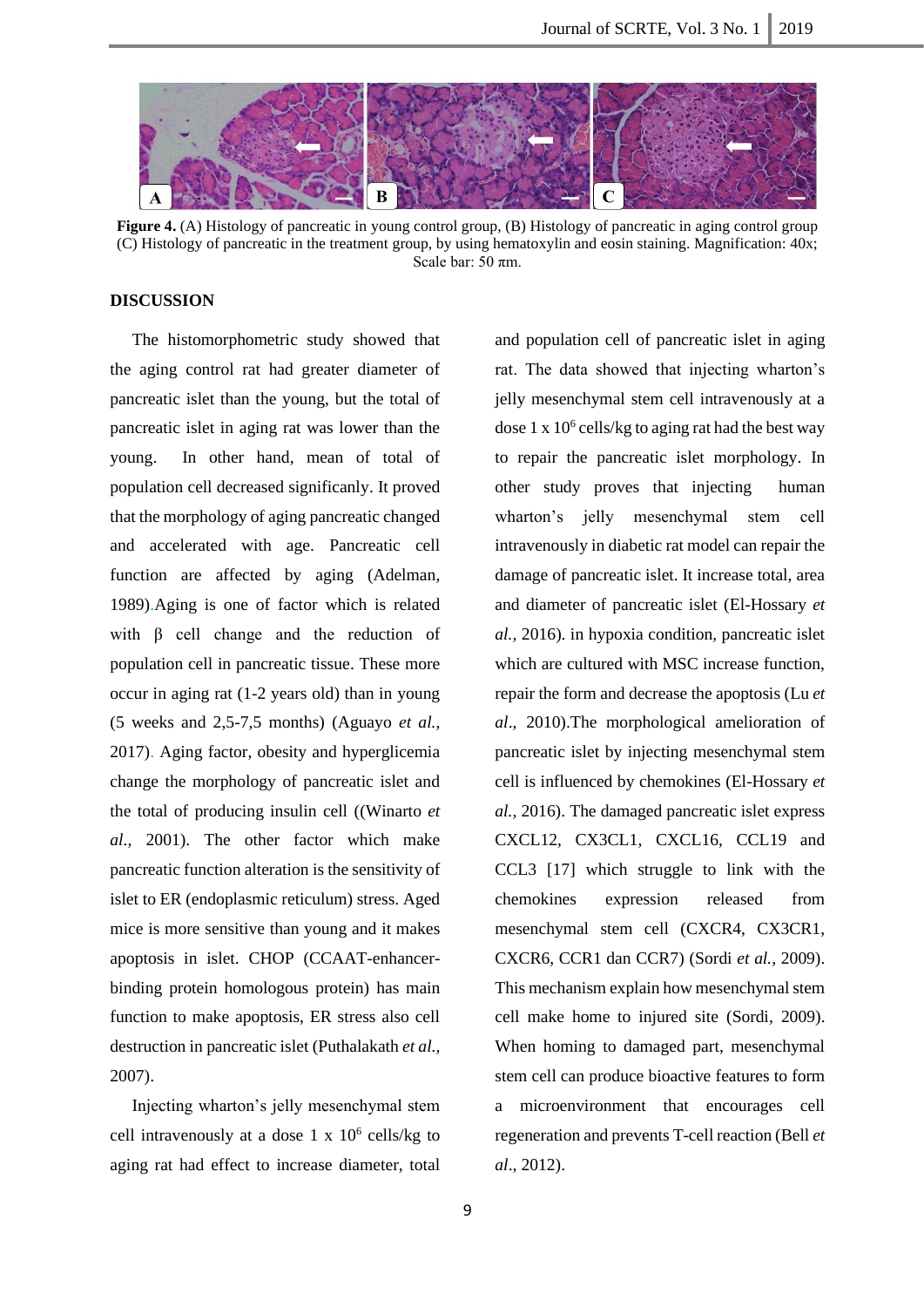### **CONCLUSION**

The conclusion of this study show that pancreatic islet morphology in physiological aging female rat change related with the age. Injecting wharton's jelly mesenchymal stem cell

### **REFERENCES**

- Adelman R**.** 1989. Secretion of insulin during aging. *J Am Geriatr Soc.* 37: 983–990.
- Aguayo-Mazzucato C, Haaren MV, Mruk M, Deursen JV, Weir GC, Weir SB. 2017. β cell aging markers have heterogeneous distribution and are induced by insulin resistance. *Cell Metabolism*. 25:898- 910.
- Bell GI, Broughton HC, Levac KD, Allan DA, Xenocostas A, Hess DA. 2012. Transplanted human bone marrow progenitor subtypes stimulate endogenous islet regeneration and revascularization. *Stem Cells Dev*. 21:97-109.
- Cuesta S, Kireev R, Garcı´a C, Rancan L, Vara E, Tresguerres JA. 2013. Melatonin can improve insulin resistance and aginginduced pancreas alterations in senescence accelerated prone male mice (SAMP8). *Age*. 35: 659–671.
- El-Hossary N, Hassanein H, El–Ghareeb AW, Issa H. 2016. Intravenous vs intraperitoneal transplantation of umbilical cord mesenchymal stem cells from Wharton's jelly in the treatment of streptozotocin induced diabetic rats. *Diabetes Reseach and Clinical Practice*. 121: 102-111.

intravenously at a dose  $1 \times 10^6$  cells/kg in physiological aging female rat can repair pancreatic islet morphology by increasing diameter, total and population cell significanly.

- Guan Li-xue, Guan Hui, Li Hai-bo, Ren Cui-ai, Liu Lin, Chu Jin-jin, Dai Long-jun. 2015. Therapeutic efficacy of umbilical cord-derived mesenchymal stem cells in patients with type 2 diabetes. Experimental and Therapeutic Medicine. 9: 1623-1630
- Guo T, Hebrok M. Stem cells to pancreatic betacells: new sources for diabetes cell therapy. *Endocr Rev* 2009;30:214–27.
- Hadley EC, Lakatta EG, Morrison-bogorad M, Warner HR, Hodes RJ. 2005. The Future of Aging Therapies Review. 120:557– 67.
- Halim D, Murti H, Sandra F, Boediono A, Djuwantono T dan Setiawan B. 2010. *Stem Cell Dasar Teori dan Aplikasi Klinis.* Jakarta (ID): Erlangga Pr
- Hering BJ, Browatzki CC, Schultz A, Bretzel RG, Federlin KF. Clinical islet transplantation registry report, accomplishments in the past and future research needs. *Cell Transplant* 1993;2:269–82. discussion 83–305.
- Kane RL, Ouslander JG, Abrass RB, Resnick B. Essentials of Clinical Geriatrics. 6th ed. New York: McGraw Hill; 2009.p.363- 70.